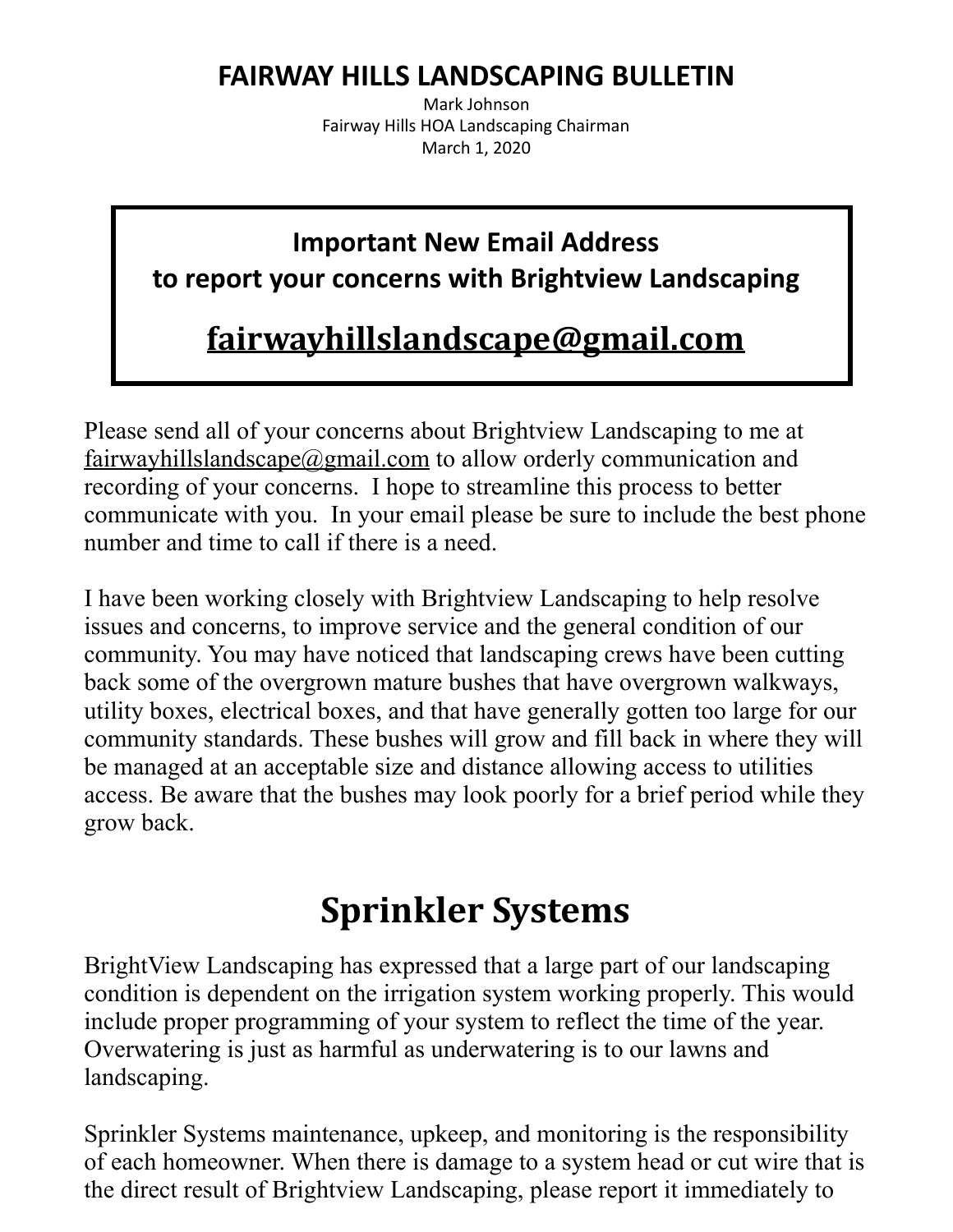fairwayhillslandscape@gmail.com. Brightview will repair that damage at no cost to you. Brightview will not pay for water bills or replacement grass/ landscaping due to damaged irrigation systems nor will Fairway Hills HOA. Please monitor and check your systems to prevent damage to your landscape.

### **Section 3.01 (bb) of our Fairway Hills ARC Manual states:**

3.01 (bb) Maintenance of Landscaping: Landscaping, including lawns, trees, shrubs, and decorative plantings, must have an operating irrigation system, programmed to operate in accordance with the county watering schedules. The system must be ON AT ALL TIMES, and have an installed and functioning rain detection system (Required by county regulations). The landscape committee, in conjunction with personnel from the landscaping contractor, will inspect the irrigation system of a property showing signs of distress to review whether the system is on, is programmed properly, has a functioning rain detect system, and provides adequate coverage of the property. Access must be granted to the control box to check the system. If the box is in the garage residents will be called to set a time for the inspection. If a resident is out of the area for a long period, please give the garage code to Nancy McNamara, board secretary at 386-851-2416, so that access to the box is available. As an alternative, give her a local contact who is authorized to open the garage. If problems are detected, the homeowner will be notified to correct the deficiencies by letter from the ARC with a time to correct the deficiencies and action that will be taken if the deficiencies are not corrected per the letter.

## **Making Improvements To Your Landscaping**

Please remember that if you are making improvements to your landscaping which include, replacement of trees and bushes, to follow the approval process set forth in our Fairway Hills ARC Manual. Please be sure to contact our ARC Chairman, Marian Elavsky, for approval.

#### **marianelavsky@yahoo.com**